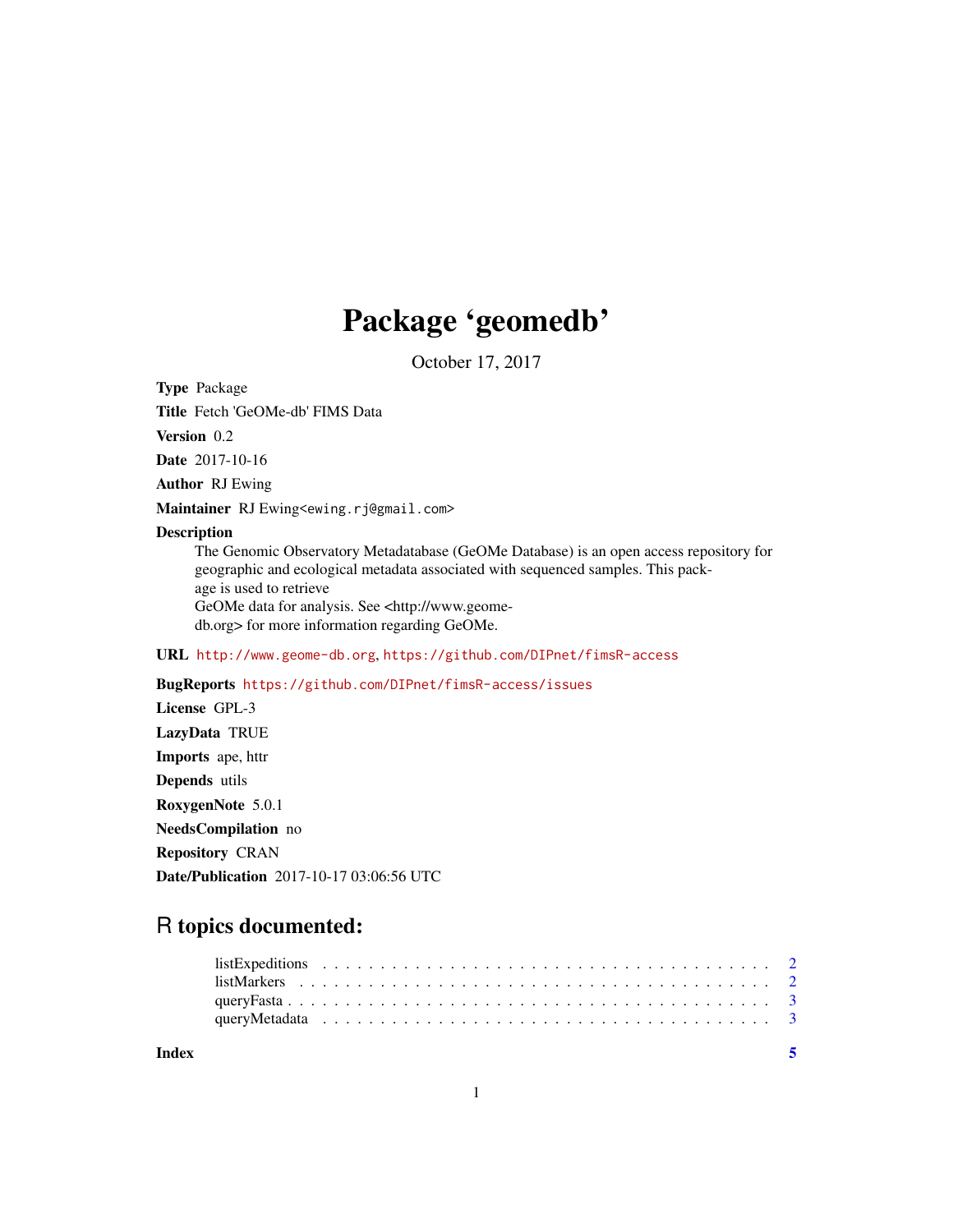<span id="page-1-0"></span>listExpeditions *get a list of expeditions to query against*

#### Description

get a list of expeditions to query against

#### Usage

listExpeditions()

#### Examples

```
## Not run:
expeditions <- listExpeditions()
```
## End(Not run)

listMarkers *get a list of markers to query against*

#### Description

get a list of markers to query against

#### Usage

listMarkers()

#### Examples

```
## Not run:
markers <- listMarkers()
```
## End(Not run)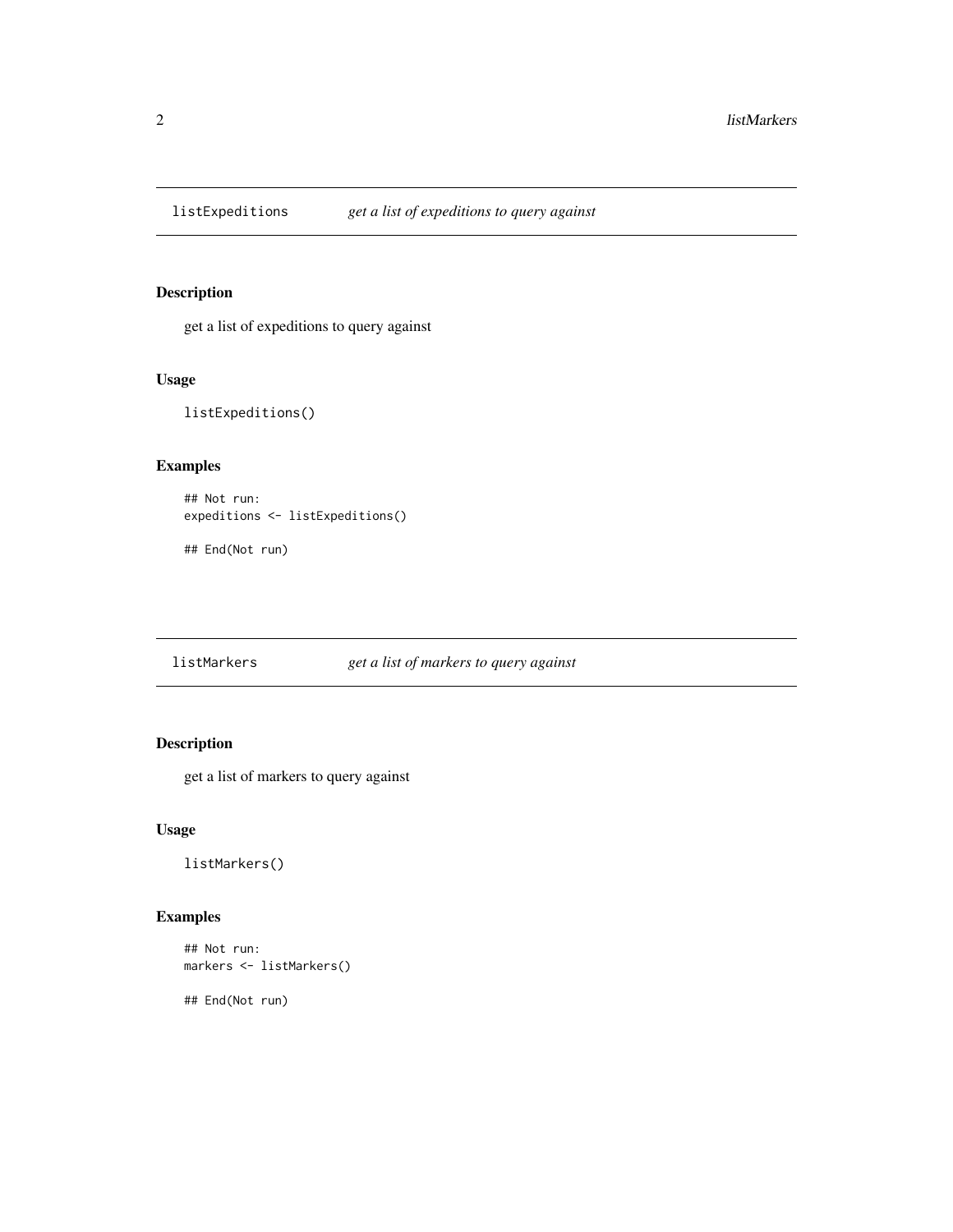<span id="page-2-0"></span>

#### Description

fetch Fasta sequences from the geome-db database

#### Usage

```
queryFasta(marker, expeditions = list(), query = "")
```
#### Arguments

| marker      | the marker to fetch                                                                                                                    |
|-------------|----------------------------------------------------------------------------------------------------------------------------------------|
| expeditions | list of expeditions to include in the query. The default is all expeditions                                                            |
| query       | FIMS Query DSL http://fims.readthedocs.io/en/latest/fims/query.<br>html query string. Ex. '+locality: fuzzy + country: "exact phrase"' |

#### Examples

```
## Not run:
fasta <- queryFasta("C01", expeditions=list("TEST"), query="+yearCollected:2008")
## End(Not run)
```
queryMetadata *fetch the FimsMetadata from the geome-db database*

#### Description

fetch the FimsMetadata from the geome-db database

#### Usage

```
queryMetadata(expeditions = list(), query = "", names = NULL)
```
#### Arguments

| expeditions | list of expeditions to include in the query. The default is all expeditions                                                            |
|-------------|----------------------------------------------------------------------------------------------------------------------------------------|
| querv       | FIMS Ouery DSL http://fims.readthedocs.io/en/latest/fims/query.<br>html query string. Ex. '+locality: fuzzy + country: "exact phrase"' |
| names       | list of column names to include in the data frame results                                                                              |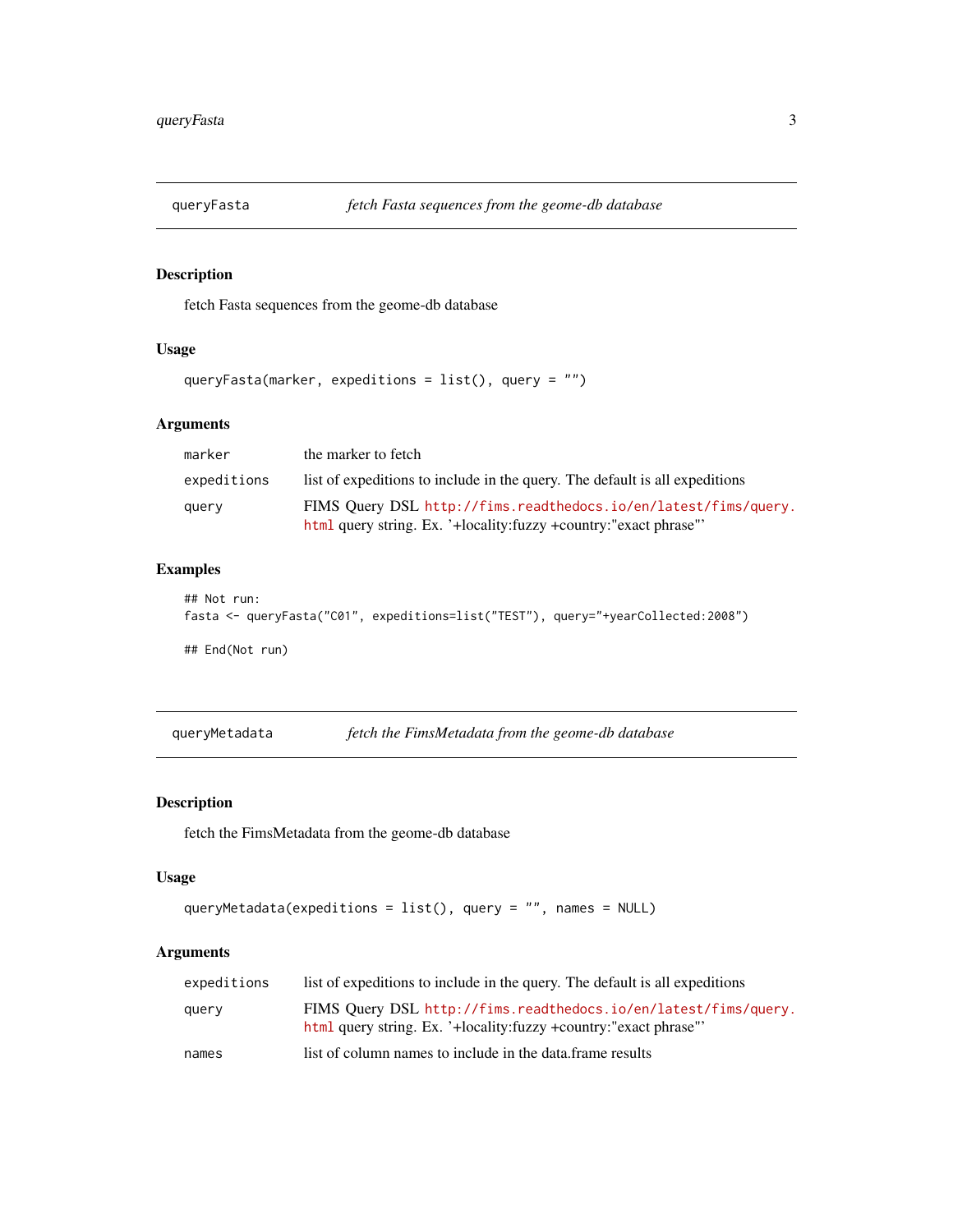#### Examples

## Not run:

- df <- queryMetadata(expeditions=list("TEST", "TEST2"))
- df <- queryMetadata(names=list("materialSampleID", "bcid"), query="Chordata")
- df <- queryMetadata(expeditions=list("TEST"), names=list("bcid"), query="+yearCollected:2008")

## End(Not run)